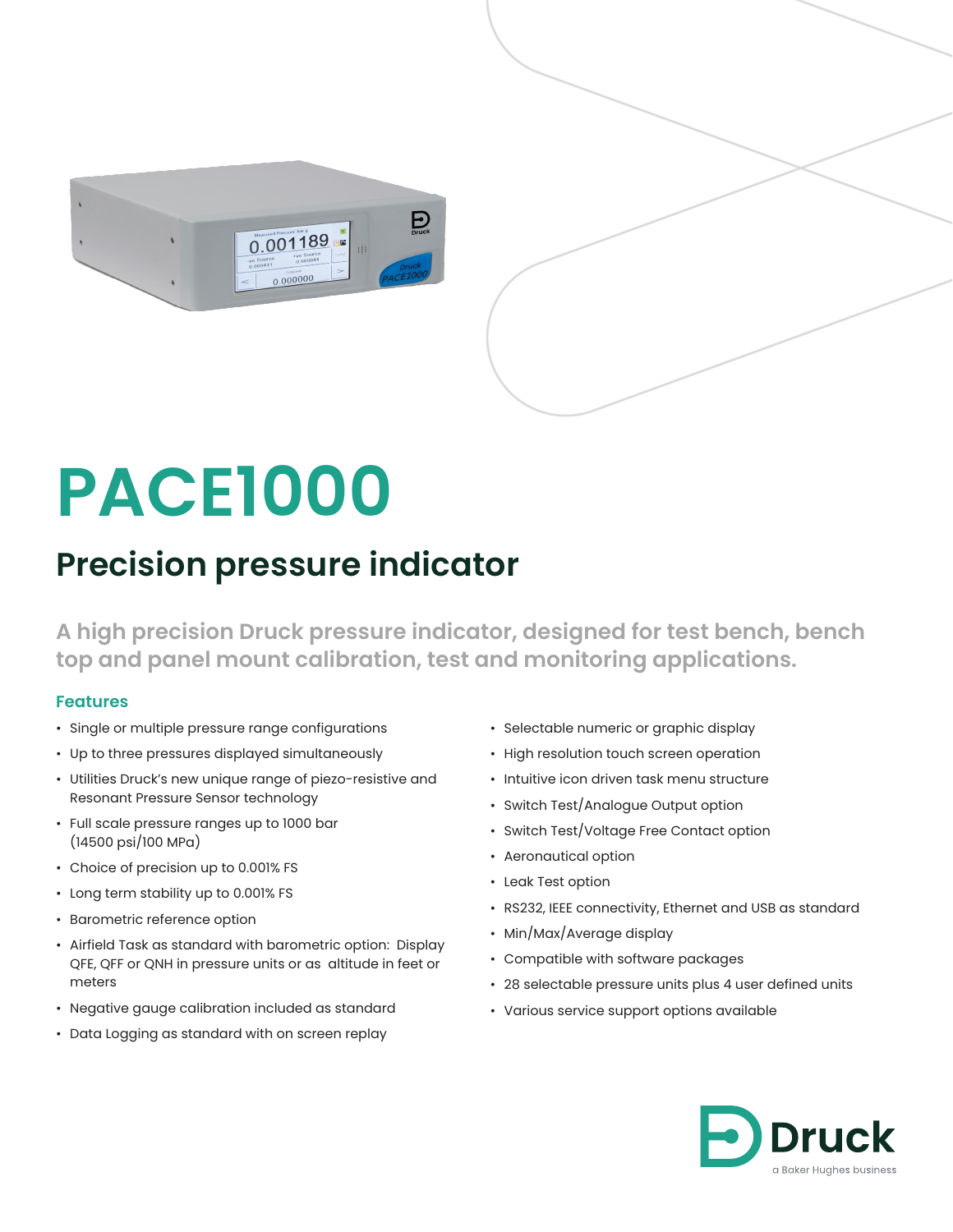## **PACE precision pressure indicator**

The new PACE precision pressure indicator brings together the latest measurement technology from Druck to offer an elegant, flexible and economical solution to pressure measurement for test, calibration and monitoring.

PACE employs digitally characterized pressure sensors which offer the quality, stability and precision associated with this latest generation of piezo-resistive and resonant devices.

PACE1000 offers a wide choice of standard pressure ranges, with three levels of precision to ensure that PACE1000 can accommodate specification and budget requirements.

The colour touch screen display of the PACE1000 can be configured by a user to indicate up to three pressure measurements from a possible five sensor inputs; three internal sensors and two external universal pressure modules.

The indication configuration extends to an ability to display in a numeric or graph format and also a differential of P1-P2 if more than two sensors are installed. The indicated display can be logged over a customized time period, sample rate and trigger. All the pressure sensor measurement can be retransmitted via one of the communication ports.

The Airfield task is supplied as standard with the Barometric option and enables the user to display QFE, QFF or QNH in pressure units or as altitude in feet or meters.

# **PACE 1000 options**

#### **Leak test**

Leak Test measures leak rate over the measure dwell time. At the start of the test, the instrument measures the applied test pressure of the user system. The instrument records the pressure change during measure dwell time. On completion the display shows the leak rate results, with leak rate per second or per minute in the current pressure units selected.

#### **Switch test – standard with the analogue output or voltage free contacts option**

Switch Test automates the testing of pressure switch devices. Following the test, displayed is the pressure at which contacts open and close and the switch hysteresis. Switch Test task can also be set to capture switch toggle max, min and average values.

#### **Analogue output**

The Analogue Output can be programmed via the setup menu screen to output a signal proportional to the instrument range selected. This allows the instrument to interface with PC or PLC I/O cards, remote displays, chart recorders or other data logging equipment.

Users can select outputs of 0 to 10 V, 0 to 5 V, -5 to 5 V and 0/4 to 20 mA. Precision with respect to host instrument measured pressure 0.05% FS over the host instrument operating temperature range, variable update rate to 80 readings per second. The option is programmable between minimum and FS pressure for proportional output against pressure.



#### **Volt free contacts**

Volt Free Contacts enable control of peripheral devices such as vacuum pumps, ovens, etc. Each VFC option has three independent volt-free NO/NC relay contacts. A number of conditions can be set within a PACE1000 instrument to trigger a relay toggling its contacts.

#### **Aeronautical aviation**

Available ranges: 55,000ft/650 knots or 75,000ft/1000 knots Indication available in pure aeronautical units:

Altitude – feet or meters

Air speed – knots or km/hour, mph

Mach – mach number

 Derived pressure at mean sea level and barograph for barometric applications.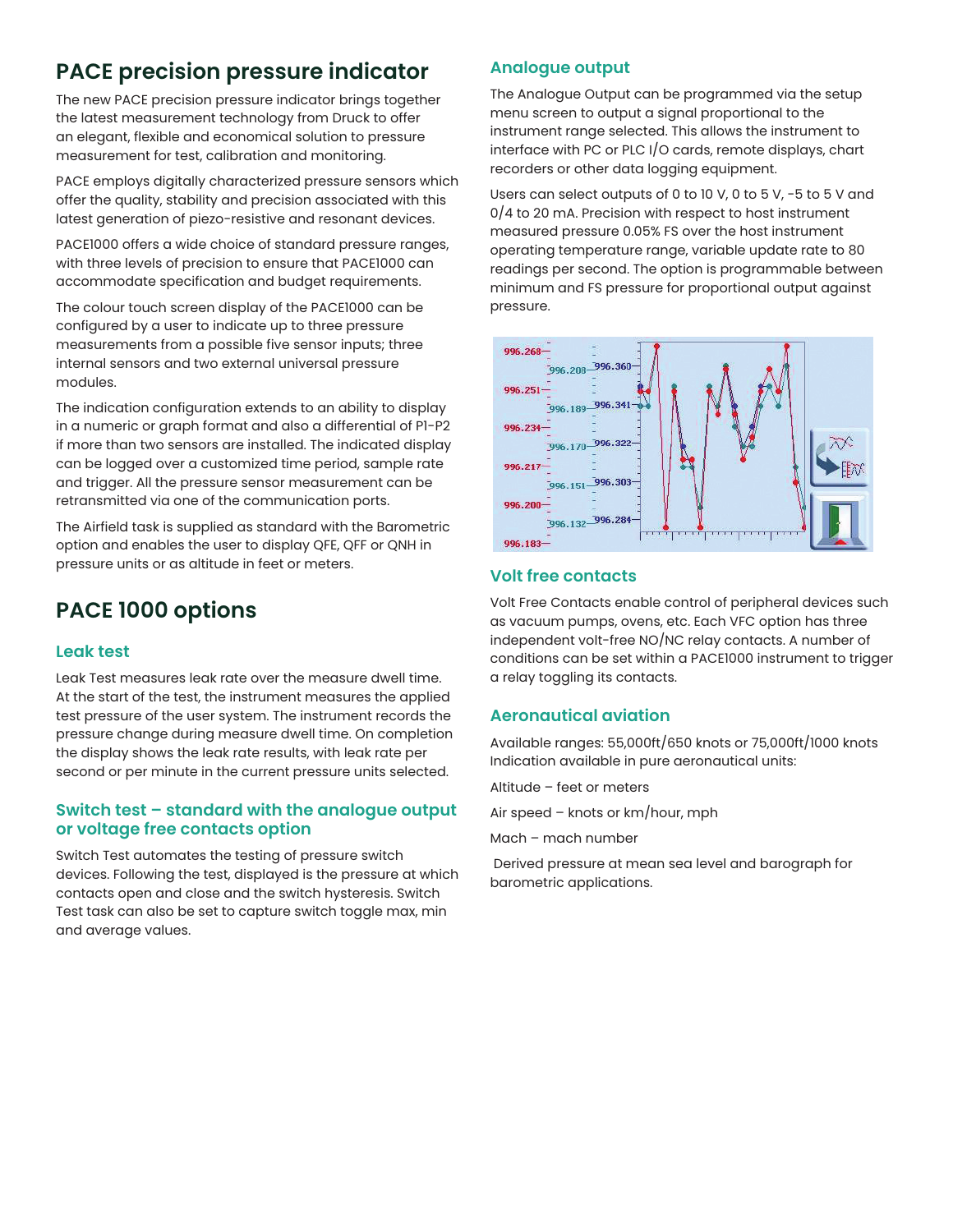# **Specifications**

| <b>Pressure measurement</b>                       |                                                                                                                                                                                                                                                                                                                                                                                                                                                                                                                                                                              |  |  |
|---------------------------------------------------|------------------------------------------------------------------------------------------------------------------------------------------------------------------------------------------------------------------------------------------------------------------------------------------------------------------------------------------------------------------------------------------------------------------------------------------------------------------------------------------------------------------------------------------------------------------------------|--|--|
| IPS pressure ranges:                              | 25, 70, 200, 350 and 700 mbar gauge, 1, 2, 3.5, 7, 10, 20, 35, 70, 100, 135, 172, 210 bar gauge, 350, 420, 700 and 1000 bar absolute<br>0.35, 1, 3, 5, 10, 15, 30, 50, 100, 150, 300, 500, 1000, 1500, 2000, 2500, 3000 psi gauge, 5000, 6000, 10000 and 14500 psi absolute<br>2.5, 7, 20, 35, 70, 100, 200, 350, 700 kPa gauge, 1, 2, 3.5, 7, 10, 13.5, 17.2, 21 MPa gauge, 35, 42, 70 and 100 MPa absolute<br>All gauge versions available with negative calibration as standard. For pseudo absolute/gauge pressure range - select any<br>range and add barometric option |  |  |
| IRS pressure ranges:                              | 1,2.5,7,10,20,35 and 70, 100, 135, 172, 210 bar pseudo gauge<br>2,3.5,8,11,21,36,71,101, 136, 173 and 211 Bar absolute<br>15, 36, 101, 145, 290, 507, 1015, 1450, 1958, 2494, 3046 Psi pseudo gauge<br>29, 44, 73, 116, 160, 305, 522, 1030, 1465, 1973, 2509, 3060 psi absolute<br>0.1, 0.25, 0.7, 1.2, 3.5, 7, 10, 13.5, 17.2 21 MPa pseudo gauge<br>0.2, 0.3, 0.5, 0.8, 1.1, 2.1, 3.6, 7.1, 10.1, 13.6, 17.3, 21.1 MPa absolute                                                                                                                                           |  |  |
| IRS-B barometric reference<br>ranges:             | 750-1150 mbar absolute, 10.9-16.7 psi absolute, 75-115 kPa absolute                                                                                                                                                                                                                                                                                                                                                                                                                                                                                                          |  |  |
| Over range indication:                            | 10% above mbar/bar full scale pressure range.                                                                                                                                                                                                                                                                                                                                                                                                                                                                                                                                |  |  |
| Pressure media:                                   | Not suitable for use with Oxygen or combustible gas<br>Pressure ranges 3.5 bar and above compatible with Stainless Steel 316 and Hastelloy C 276<br>Gauge ranges below 3.5 bar and absolute ranges below 3500 mbar abs: Dry, oil free, non-corrosive gas or air.<br>For low pressure ranges below 350 mbar or 5 psi, please consult your sales representative                                                                                                                                                                                                                |  |  |
| <b>Display</b>                                    |                                                                                                                                                                                                                                                                                                                                                                                                                                                                                                                                                                              |  |  |
| Panel                                             | 1/4 VGA wide format 4.3 inch colour graphics LCD c/w integral touch screen                                                                                                                                                                                                                                                                                                                                                                                                                                                                                                   |  |  |
| Comms update rate                                 | 8 times per second                                                                                                                                                                                                                                                                                                                                                                                                                                                                                                                                                           |  |  |
| Display update rate readout                       | 2 times per second<br>± 9999999                                                                                                                                                                                                                                                                                                                                                                                                                                                                                                                                              |  |  |
| <b>Pressure units</b>                             | mbar, bar, Pa(N/m2), hPa, kPa, MPa, mmHg @ 0°C, cmHg @ 0°C, mHg @ 0°C, inHg @ 0°C, mmH2O @ 4°C, cmH2O @ 4°C, mH2O<br>@ 4°C, mmH2O @ 20°C, cmH2O @20°C, mH2O @ 20°C, kg/m2, kg/cm2, torr, atm, psi, lb/ft2, inH2O @ 4°C, inH2O @ 20°C, inH2O @<br>60°F, ftH2O @ 4°C, ftH2O @ 20°C, ftH2O @ 60°F, User Defined 1, User Defined 2, User Defined 3, User Defined 4 (Feet and Meters in<br>Airfield task)                                                                                                                                                                         |  |  |
| Performance over the calibrated temperature range |                                                                                                                                                                                                                                                                                                                                                                                                                                                                                                                                                                              |  |  |
| <b>IPSO</b> standard precision                    | 0.02% Rdg + 0.02% FS (25 mbar: 0.20% Rdg + 0.20% FS, 70 mbar: 0.10% Rdg + 0.10% FS, 200 mbar: 0.04% Rdg + 0.04% FS) includes<br>linearity, hysteresis, repeatability and temperature effects, assumes steady state temperature and regular zeroing (for absolute<br>ranges an IRS-B needs to be installed)                                                                                                                                                                                                                                                                   |  |  |
| IPS1 high precision                               | 0.01% Rdg + 0.01% FS (25 mbar: 0.10% Rdg + 0.10% FS, 70 mbar: 0.05% Rdg + 0.05% FS, 200 mbar: 0.02% Rdg + 0.02% FS) includes<br>linearity, hysteresis, repeatability and temperature effects, assumes steady state temperature and regular zeroing (for absolute<br>ranges an IRS-B needs to be installed)                                                                                                                                                                                                                                                                   |  |  |
| IPS2 premium precision                            | 0.005% Rdg + 0.005% FS (25 mbar: 0.05% Rdg + 0.05% FS, 70 mbar: 0.025% Rdg + 0.025% FS, 200 mbar: 0.01% Rdg + 0.01% FS)<br>includes linearity, hysteresis, repeatability and temperature effects, assumes steady state temperature and regular zeroing (for<br>absolute ranges an IRS-B needs to be installed).                                                                                                                                                                                                                                                              |  |  |
| IPS long term stability                           | 0.01% Rdg per annum 2 bar to 1,000 bar (30 psi to 14,500 psi). 0.02% Rdg, 1bar and 0.03% Rdg, 25 mbar - 700 mbar. Assumes<br>regular zeroing (for absolute ranges an IRS-B needs to be installed).                                                                                                                                                                                                                                                                                                                                                                           |  |  |
| Negative gauge precision                          | Maximum error at any given pressure value is equal to maximum error at the equivalent positive pressure value.                                                                                                                                                                                                                                                                                                                                                                                                                                                               |  |  |
| IRS0 standard precision                           | 0.01% FS includes linearity, hysteresis, repeatability and temperature effects                                                                                                                                                                                                                                                                                                                                                                                                                                                                                               |  |  |
| IRS1 high precision                               | 0.005% FS includes linearity, hysteresis, repeatability and temperature effects                                                                                                                                                                                                                                                                                                                                                                                                                                                                                              |  |  |
| IRS2 premium precision                            |                                                                                                                                                                                                                                                                                                                                                                                                                                                                                                                                                                              |  |  |
|                                                   | 0.0025% FS includes linearity, hysteresis, repeatability and temperature effects                                                                                                                                                                                                                                                                                                                                                                                                                                                                                             |  |  |
| IRS 3 Reference precision                         | 1.3-3.5 bar absolute 0.0010% FS includes linearity, hysteresis, repeatability and temperature effects<br>8-211 bar absolute 0.0015% FS includes linearity, hysteresis, repeatability and temperature effects*                                                                                                                                                                                                                                                                                                                                                                |  |  |
| IRS0-B standard precision<br>barometric reference | Precision for the optional barometric reference 0.10 mbar or 0.001450 psi. Includes<br>non-linearity, hysteresis, repeatability and temperature effects between 15°C (59°F)<br>and 45°C (113°F).                                                                                                                                                                                                                                                                                                                                                                             |  |  |
| IRS0-B standard precision<br>barometric reference | Precision for the optional barometric reference 0.10 mbar or 0.001450 psi. Includes non-linearity, hysteresis, repeatability and<br>temperature effects between $15^{\circ}$ C (59°F) and 45°C (113°F).                                                                                                                                                                                                                                                                                                                                                                      |  |  |
| IRS1-B high precision barometric<br>reference     | Precision for the optional barometric reference 0.05 mbar or 0.000725 psi. Includes non-linearity, hysteresis, repeatability and<br>temperature effects between 15°C (59°F) and 45°C (113°F).                                                                                                                                                                                                                                                                                                                                                                                |  |  |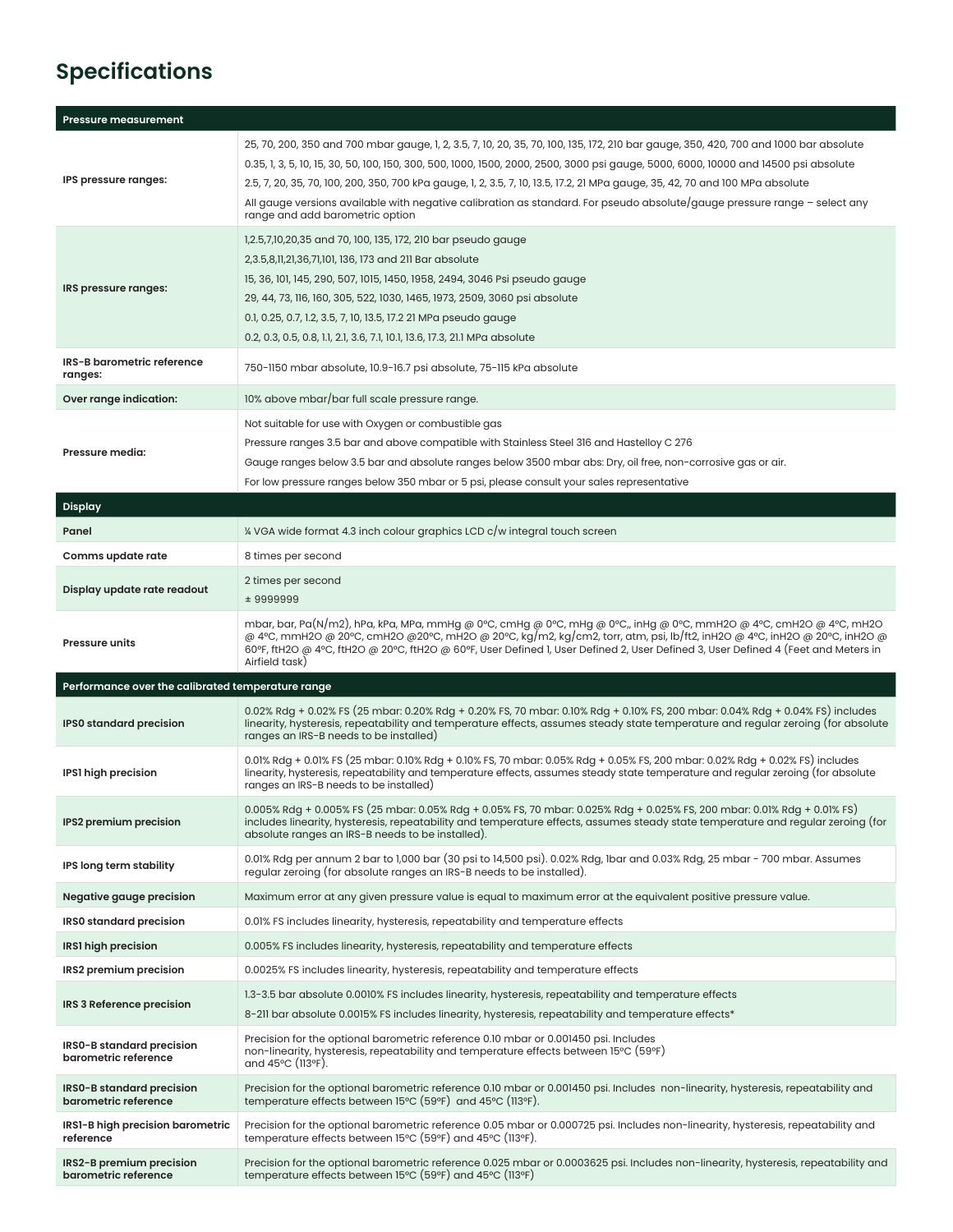| IRS3-B reference precision<br>barometric reference | Precision for the optional barometric reference 0.020 mbar or 0.0002901 psi. Includes non-linearity, hysteresis, repeatability and<br>temperature effects between 15°C (59°F) and 45°C (113°F)                                                                                                                                                                                                                                                                                                                                                                |
|----------------------------------------------------|---------------------------------------------------------------------------------------------------------------------------------------------------------------------------------------------------------------------------------------------------------------------------------------------------------------------------------------------------------------------------------------------------------------------------------------------------------------------------------------------------------------------------------------------------------------|
| IRS long term stability                            | IRS0-IRS3 1300-3500 mbar absolute 0.0025% FS per annum, barometer 0.1 mbar/0.001450 psi per annum<br>IRS3 8-211 bar absolute 0.001% FS per 28 days*, barometer 0.1 mbar/0.001450 psi per annum                                                                                                                                                                                                                                                                                                                                                                |
| IRS3 accuracy                                      | Absolute ranges 1300, 2000, 3500 mbar accuracy (2 Sigma) over calibrated temperature range 0.0004%Rdg + 0.0027% FS.<br>8-101 bar 0.0011% RDG + 0.0026 % FS*<br>136 Bar 0.0025% RDG + 0.0023 % FS*<br>173 Bar 0.0026% RDG + 0.0022 % FS*<br>211 Bar 0.0027% RDG + 0.0022 % FS*<br>Includes measurement precision, measurement long term stability (see below) and calibration equipment expanded<br>uncertainty. Pseudo gauge range accuracy (3.5bara and below) will need to include the barometer uncertainty using<br>the RSS (root sum of squares) method. |
| Pseudo absolute mode precision                     | Gauge mode precision + barometric precision                                                                                                                                                                                                                                                                                                                                                                                                                                                                                                                   |
| Pseudo gauge mode precision                        | absolute mode reference precision + barometric precision                                                                                                                                                                                                                                                                                                                                                                                                                                                                                                      |

\*To achieve optimum performance zeroing against an IRS3-B internal barometer is recommended every 28 days. Long term stability will be subject to the specification of the barometric reference used, quoted figures are for IRS3-B.

Pseudo-gauge option available .Note that atmospheric tare against the barometer and calibration via SCPI commands is not available in this mode. In this mode, Baro will be available for manual taring only.

| <b>Electrical</b>                                              |                                                                                                                                                                                                                                                                                                                                                   |                                                                                                                               |  |
|----------------------------------------------------------------|---------------------------------------------------------------------------------------------------------------------------------------------------------------------------------------------------------------------------------------------------------------------------------------------------------------------------------------------------|-------------------------------------------------------------------------------------------------------------------------------|--|
| <b>Power Supply</b>                                            | 90 VAC to 130 VAC @ 47 to 63 Hz and 180 VAC to 260 VAC @ 47 to 63 Hz. 15 VA                                                                                                                                                                                                                                                                       |                                                                                                                               |  |
| <b>Communications</b>                                          |                                                                                                                                                                                                                                                                                                                                                   |                                                                                                                               |  |
| Communication                                                  |                                                                                                                                                                                                                                                                                                                                                   | RS232, USB and IEEE-488, SCPI, DPI141, DPI142 and DPI150 emulation. LabVIEW drivers Ethernet (VXI-II and Sockets using SCPI). |  |
| Data log                                                       | Display screen shot stored in CSV format, onto memory card or external USB storage device. User defined update rate from 1<br>second.                                                                                                                                                                                                             |                                                                                                                               |  |
| <b>Environmental</b>                                           |                                                                                                                                                                                                                                                                                                                                                   |                                                                                                                               |  |
| Temperature                                                    | <b>Operating Calibrated</b>                                                                                                                                                                                                                                                                                                                       | 10°C to 50°C (50°F to 122°F)<br>15°C to 45°C (59°F to 113°F)                                                                  |  |
|                                                                | Storage                                                                                                                                                                                                                                                                                                                                           | $-20^{\circ}$ C to 70 $^{\circ}$ C ( $-4^{\circ}$ F to 158 $^{\circ}$ F)                                                      |  |
| Sealing<br>Humidity<br>Vibration<br><b>Shock</b><br>Conformity | IP20 (EN60529), indoor use only 5% RH to 95% RH non-condensing.<br>Compliant with Def. Stan. 66-31 8.4 Cat 3 and MIL-T-28800E Cat 2<br>Mechanical shock conforms to EN61010<br>Electrical safety - Global (IEC61010-1, UL61010-1, CSA 22.2, No. 61010-1 and CB test certificate), LVD (EN 61010-1). EMC EN61326, PED,<br>ROHS and WEEE, CE marked |                                                                                                                               |  |
| Physical                                                       |                                                                                                                                                                                                                                                                                                                                                   |                                                                                                                               |  |
| Weight                                                         | 3.2kg (excluding external PSU and packaging) to 6.5 lbs (including external PSU and packaging)                                                                                                                                                                                                                                                    |                                                                                                                               |  |
| <b>Dimensions</b>                                              | 218 mm wide x 88mm (2U) high x 250 mm deep (8.6in x 3.5 (2U) x 9.8 in)                                                                                                                                                                                                                                                                            |                                                                                                                               |  |
| <b>Pressure connection</b>                                     | G 1/8 Female (1/8 NPT Female by adaptor, standard for North America) 25 mbar to 210 bar. 9/16 18 UNF Autoclave male 350 bar<br>to 1000 bar.                                                                                                                                                                                                       |                                                                                                                               |  |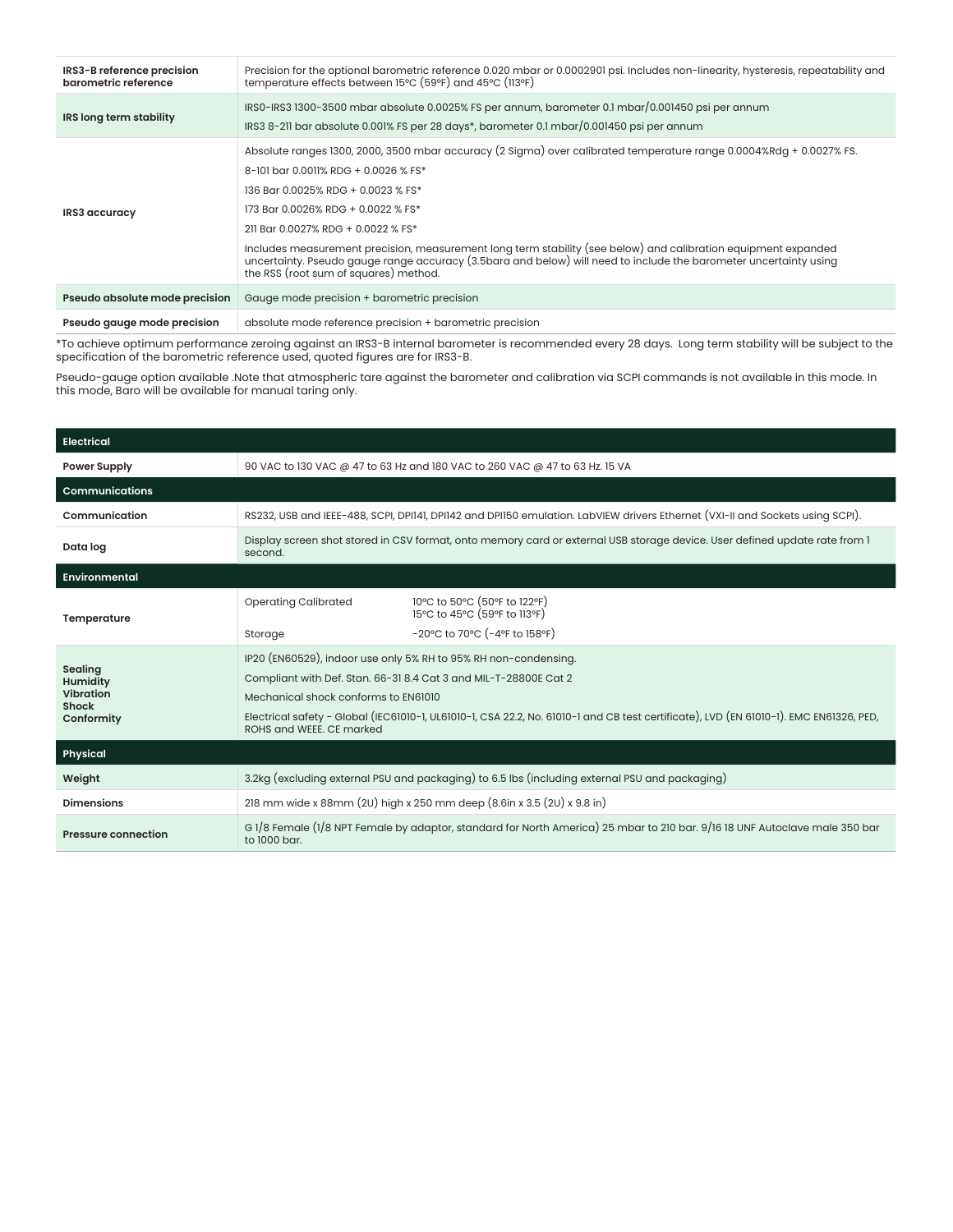# **Ordering information**

**Please state the following (where applicable)**

#### **1. Model PACE1000**

| <b>PACE chassis</b>                                            | *PACE internal<br>$sensor - IRS$<br>absolute | *PACE internal<br>sensor $-$ IRS-B<br>absolute | *PACE internal<br>$sensor - IPS$<br>gauge | *PACE internal<br>sensor - IPS<br>absolute | 1 X Switch Test/<br><b>Voltage Free</b><br><b>Contact option</b><br>or Switch Test/<br>Analogue<br>Output option | 2 X Switch Test/<br><b>Voltage Free</b><br><b>Contact option</b><br>or Switch Test/<br>Analogue<br>Output option | <b>Leak Test and</b><br>Aeronautical<br>option |
|----------------------------------------------------------------|----------------------------------------------|------------------------------------------------|-------------------------------------------|--------------------------------------------|------------------------------------------------------------------------------------------------------------------|------------------------------------------------------------------------------------------------------------------|------------------------------------------------|
| <b>PACE1000</b><br>no internal sensor<br>3 X IDOS connection   | $\circ$                                      | $\circ$                                        | $\circ$                                   | $\circ$                                    | $\bullet$                                                                                                        |                                                                                                                  |                                                |
| <b>PACE1001</b><br>1 X internal sensor<br>2 X IDOS connection  |                                              |                                                | $\bullet$                                 |                                            | $\bullet$                                                                                                        | $\circ$                                                                                                          |                                                |
| <b>PACE1002</b><br>2 X internal sensors<br>2 X IDOS connection |                                              |                                                | $\bullet$                                 |                                            | $\bullet$<br>(not available<br>if I IPS gauge is<br>selected and no<br>$IRS-B)$                                  | $\circ$                                                                                                          |                                                |
| <b>PACE1003</b><br>3 X internal sensors<br>2 X IDOS connection |                                              |                                                | $\bullet$                                 |                                            | $\circ$                                                                                                          | $\circ$                                                                                                          |                                                |

• Available

o Not Available

\*Please state precision for each IPS/IRS selected.

#### **2. Options**

#### **The range of optional features includes:**

- Leak Test Automatically measures leak rates in the desired units/minute or units/seconds
- Switch Test/Analogue Output Accurate calibration of pressure switches/integration into older ATE applications
- Switch Test/Voltage Free Contacts Accurate calibration of pressure switches/automatically triggering ancillary devices
- Aeronautical Allows for the test and calibration of aeronautical instruments

 Please state the required range: 55,000ft/650 knots or 75,000ft/1000 knots

• Pseudo gauge only option for IRS3

#### **3. PACE chassis – Area of use/mains lead**

#### **Please state area of use for instrument set up:**

Europe North America Japan Asia Rest of the world

#### **Please state area of use for mains lead:**

UK Japan EU USA South Africa/India China

#### **4. IPS/IRS precision**

| Standard precision<br><b>High precision</b> | $-$ IPSO<br>– IPSI |
|---------------------------------------------|--------------------|
| Premium precision                           | $-$ IPS2           |
|                                             |                    |
| Standard precision                          | – IRSO             |
| <b>High precision</b>                       | – IRSI             |
|                                             |                    |
| Premium precision                           | – IRS2             |
| Reference precision                         | – IRS3             |
| Standard precision                          | $-$ IRSO-B         |
| High precision                              | - IRSI-B           |
| Premium precision                           | $-$ IRS2-B         |
| Reference precision                         | – IRS-B            |



PACE1000 from the rear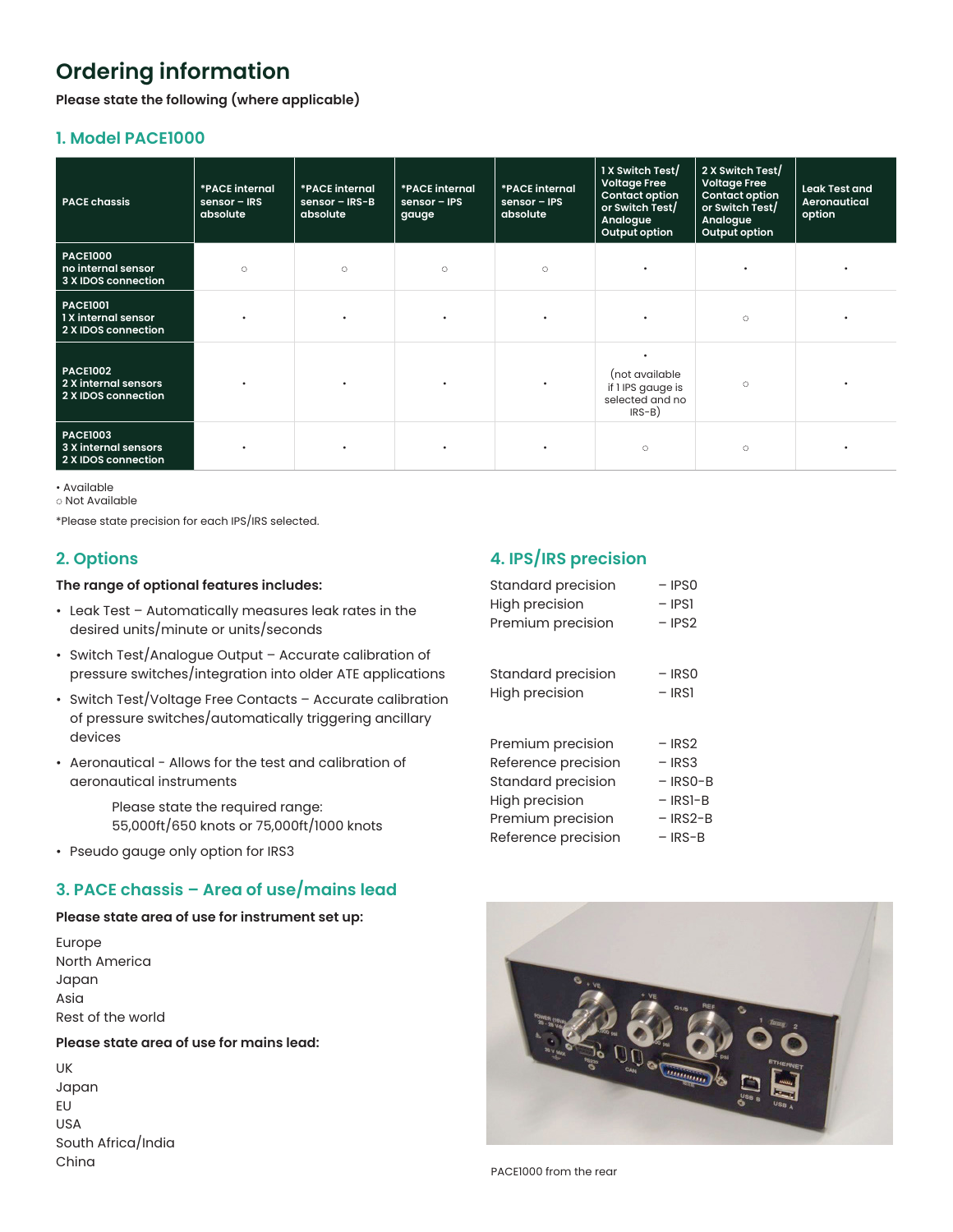### **5. PACE Internal Pressure Sensor ranges - IPS**

| bar         | psi         | Pa          |
|-------------|-------------|-------------|
| 25 mbar g   | 0.35 psi g  | 2.5 kPa g   |
| 70 mbar g   | 1 psi g     | 7.0 kPa g   |
| 200 mbar g  | 3 psi g     | 20.0 kPa g  |
| 350 mbar g  | 5 psi g     | 35.0 kPa g  |
| 700 mbar g  | 10 psi g    | 70.0 kPa g  |
| 1 bar g     | 15 psi g    | 100.0 kPa g |
| 2 bar g     | 30 psi g    | 200.0 kPa g |
| $3.5$ bar g | 50 psi g    | 350.0 kPa g |
| 7 bar g     | 100 psi g   | 700.0 kPa g |
| 10 bar g    | 150 psi g   | $1.0$ MPa g |
| 20 bar g    | 300 psi g   | 2.0 MPa g   |
| 35 bar g    | 500 psi g   | 3.5 MPa g   |
| 70 bar g    | 1,000 psi g | 7.0 MPa g   |
| 100 bar g   | 1,500 psi g | 10.0 MPa g  |
| 135 bar g   | 2,000 psi g | 13.5 MPa g  |
| 172 bar g   | 2,500 psi g | 17.2 MPa g  |
| $210$ bar g | 3,000 psi g | 21.0 MPa g  |
| 350 bar a   | 5000 psi a  | 35 MPa a    |
| 420 bar a   | 6000 psi a  | 42 MPa a    |
| 700 bar a   | 10000 psi a | 70 MPa a    |
| 1000 bar a  | 14500 psi a | 100 MPa a   |

# PACE Internal Resonant Pressure Sensor ranges<br>– IRS

| bar           | psi         | Pa           |
|---------------|-------------|--------------|
| 35-1300 mbara | 0.5-19 psia | 3.5-130 kPaa |
| 35-2600 mbara | 0.5-38 psia | 3.5-260 kPaa |
| 2 bara        | 30 psia     | 200.0 kPaa   |
| 3.5 bara      | 50 psia     | 350.0 kPaa   |
| 8 bara        | 116 psia    | 0.8 MPaa     |
| 11 bara       | 160 psia    | 1.1 MPaa     |
| 21 bara       | 304 psia    | 2.1 MPaa     |
| 36 bara       | 522 psia    | 3.6 MPaa     |
| 71 bara       | 1,029 psia  | 7.1 MPaa     |
| 101 bara      | 1,465 psia  | 10.1 MPaa    |
| 136 bara      | 1,973 psia  | 13.6 MPaa    |
| 173 bara      | 2,509 psia  | 17.3 MPaa    |
| 211 bara      | 3,060 psia  | 21.1 MPaa    |
| 1 bar pg      | 15 psi pg   | 100.0 kPa pg |
| 2.5 bar pg    | 36 psi pg   | 250.0 kPa pg |
| 7 bar pg      | 100 psi pg  | 700.0 kPa pg |
| 10 bar pg     | 150 psi pg  | 1.0 MPa pg   |
| 20 bar pg     | 300 psi pg  | 2.0 MPa pg   |
| 35 bar pg     | 500 psi pg  | 3.5 MPa pg   |
| 70 bar pg     | 1000 psi pg | 7.0 MPa pg   |
| 100 bar pg    | 1500 psi pg | 10.0 MPa pg  |
| 135 bar pg    | 2000 psi pg | 13.5 MPa pg  |
| 172 bar pg    | 2500 psi pg | 17.2 MPa pg  |
| 210 bar pg    | 3000 psi pg | 21.0 MPa pg  |
|               |             |              |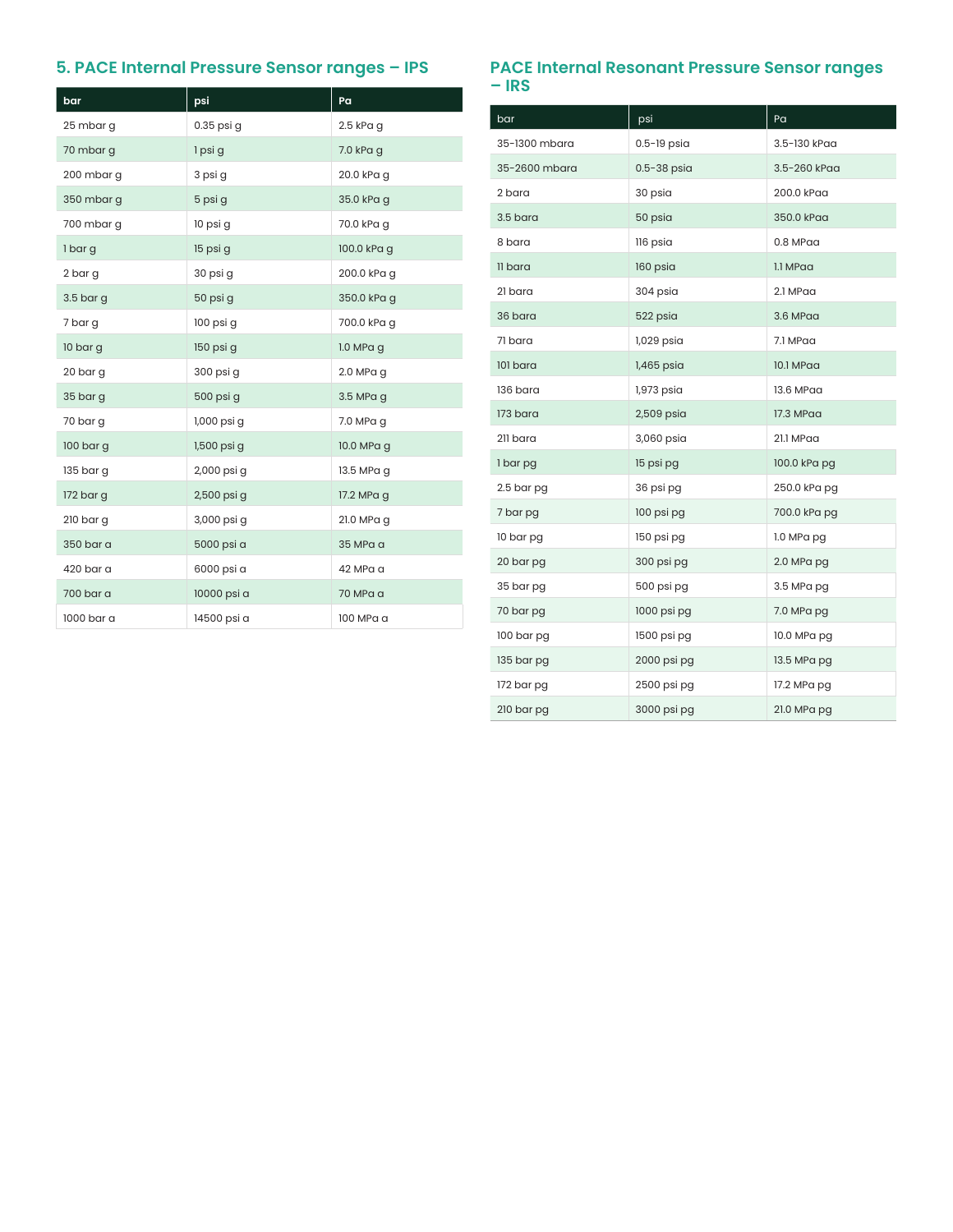#### **PACE barometric option\***

#### **PACE Internal Resonant Sensor Barometer ranges – IRS-B**

| mbar            | psi               | kPa          |
|-----------------|-------------------|--------------|
| 750-1150 mbar a | 10.9 – 16.7 psi a | 75-115 kPa a |

\*Provides absolute pressure option in addition to gauge pressure. In absolute mode adds barometric pressure to gauge pressure range. For absolute mode ranges below 1 bar please consult your sales representative.



External IDOS universal pressure module

#### **6. Physical accessories**

#### **Please order the following as separate line items:**

| <b>Part number</b> | <b>Description</b>                                                                                                                                                         |
|--------------------|----------------------------------------------------------------------------------------------------------------------------------------------------------------------------|
| IO-ADAPT-G1/4      | Adaptor G1/8 Male to G1/4 Female                                                                                                                                           |
| IO-ADAPT-1/8NPT    | Adaptor G1/8 Male to 1/8 NPT Female                                                                                                                                        |
| IO-ADAPT-1/4NPT    | Adaptor G1/8 Male to 1/4 NPT Female                                                                                                                                        |
| IO-ADAPT-7/16UNF   | Adaptor G1/8 Male to $7/16 - 20$ UNF Female                                                                                                                                |
| IO-ADAPT-AN4       | Adaptor G 1/8 Male to AN4 37 Deg Male                                                                                                                                      |
| IO-ADAPT-AN6       | Adaptor G 1/8 Male to AN6 37 Deg Male                                                                                                                                      |
| IO-ADAPT-BARB      | Adaptor G 1/8 Male to 1/4 Hose                                                                                                                                             |
| IO-ADAPTOR-KIT     | Contains one of each of the above adaptors                                                                                                                                 |
| IO-ADAPT-9/16AC    | Adaptor 9/16 18 UNF Autoclave Female to 1/8 NPT<br>Female                                                                                                                  |
| IO-SNUBBER-1       | Snubber reference port                                                                                                                                                     |
| IO-DIFF-KIT-LP     | Differential connection kit low pressure: Helps<br>reduce the impact of thermal and/or pressure<br>changes in ambient conditions occurring during<br>the measurement cycle |
| IO-RMK-P1000       | 19" rack mount kit                                                                                                                                                         |
| IO-PAN-P1000       | 19" panel mount kit                                                                                                                                                        |

#### **7. Supporting services**

#### **Services ordering information:**

Please order the following as separate line items:

#### **Calibration**

| Part number | Description                              |
|-------------|------------------------------------------|
| UKAS        | PACE1000 Accredited Pressure Calibration |



PACE Family

#### **PACE – pressure calibration and test solutions**

PACE1000 – Precision Pressure Indicator

PACE1001 Barometer – Precision Barometric Indicator and Recorder

PACE5000 – Single Channel Pressure Controller Chassis

PACE6000 – Dual Channel Pressure Controller Chassis

CM0 – Standard precision high speed pressure controller module

CM1 – High precision high speed pressure controller module

CM2 – Premium precision high speed pressure controller Module

CM3 – Reference precision high speed pressure controller module

### **Related products**

Druck manufacture a wide range of pressure transducers, transmitters, indicators, calibrators, controllers and Air Data test systems. Our range of portable calibrators also cover temperature and electrical parameters.

Please refer to www.bakerhughesds.com/druck/ pressurecontrollers for further information.